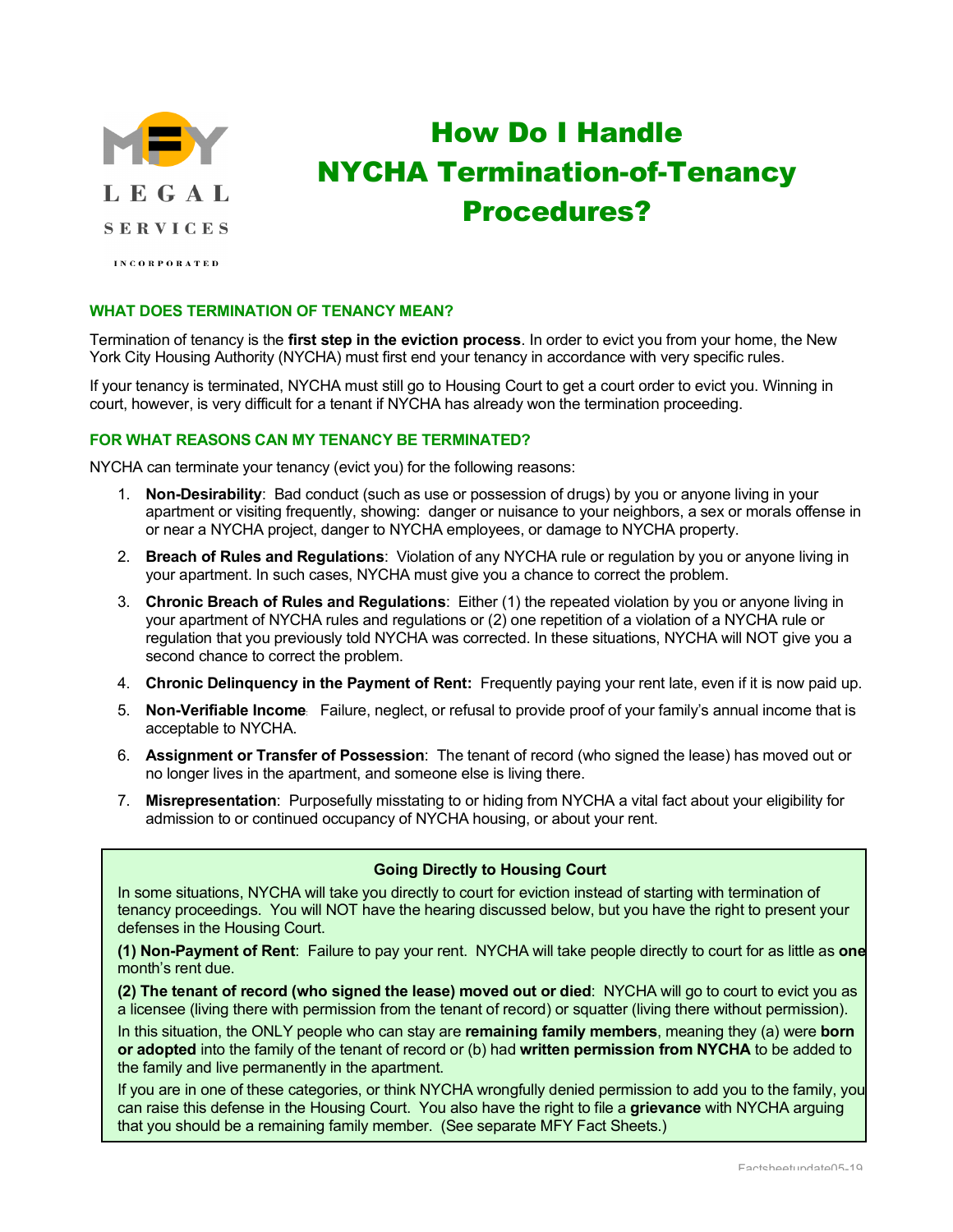## **WHAT HAPPENS IF NYCHA SAYS THAT I DID THESE THINGS?**

Notices about Termination of Tenancy are very serious. **If you do not respond, NYCHA can evict you. It is a good idea to consult a lawyer right away.**

In most cases, first the NYCHA **Project Manager** or the Manager's representative sends a letter and **meets with you** to discuss the problem. The Manager must give you an **opportunity to present your side of the story**. The Manager may decide that you should not be evicted, or may give you time to fix the problem.

If the Manager believes you should be evicted, you will receive a notice and a **hearing date**. You should be provided with a copy of NYCHA's termination hearing procedures, which explain the process and your rights, when you are sent this notice.

## **WHAT DO I DO AFTER I GET THE NOTICE?**

# IF YOU MISS THE HEARING DATE YOU COULD BE EVICTED.

First, when you receive the notice, you can send an **answer** to NYCHA's charges. Your answer should **explain your defenses**: (1) **why you did not do the things** NYCHA says you did, AND (2) **any mitigating circumstances**.

**Mitigating circumstances** are facts about you or your family that support a finding that your tenancy should not be terminated **even if the charges against you are true**. Examples are:

- You cured (fixed) the problem that caused the charges in the first place.
- The person who did something wrong moved out or got treatment for a condition that caused the bad behavior.
- A problem with welfare that caused the rent to be paid late was solved.
- You or your household had been good tenants and neighbors in the past.
- ) You have been a resident in public housing for many years.
- You are an upstanding member of your community.

**Critically important, DO NOT MISS YOUR HEARING!** If you do, the Hearing Officer will hold you in default which almost always means that **you will be evicted**.

#### **HOW DO I KNOW WHAT EVIDENCE NYCHA HAS AGAINST ME?**

**Before the hearing,** you or your lawyer or other representative must be allowed to see all of the papers and materials that NYCHA has about the things they say you did (except names of people not involved in the proceeding).

#### **WHAT IF I MISS THE HEARING DATE?**

If you miss the hearing date, **GO TO 250 BROADWAY IMMEDIATELY**. Tell them that you missed a hearing and ask for another hearing date.

If you do this within a reasonable time afterward and provide a **good excuse for not appearing**, the Hearing Officer may cancel your default and set a new hearing date.

Whenever you ask that your default be excused, you **must** also **say what your defense to the case is**, for example that NYCHA's charges are not true.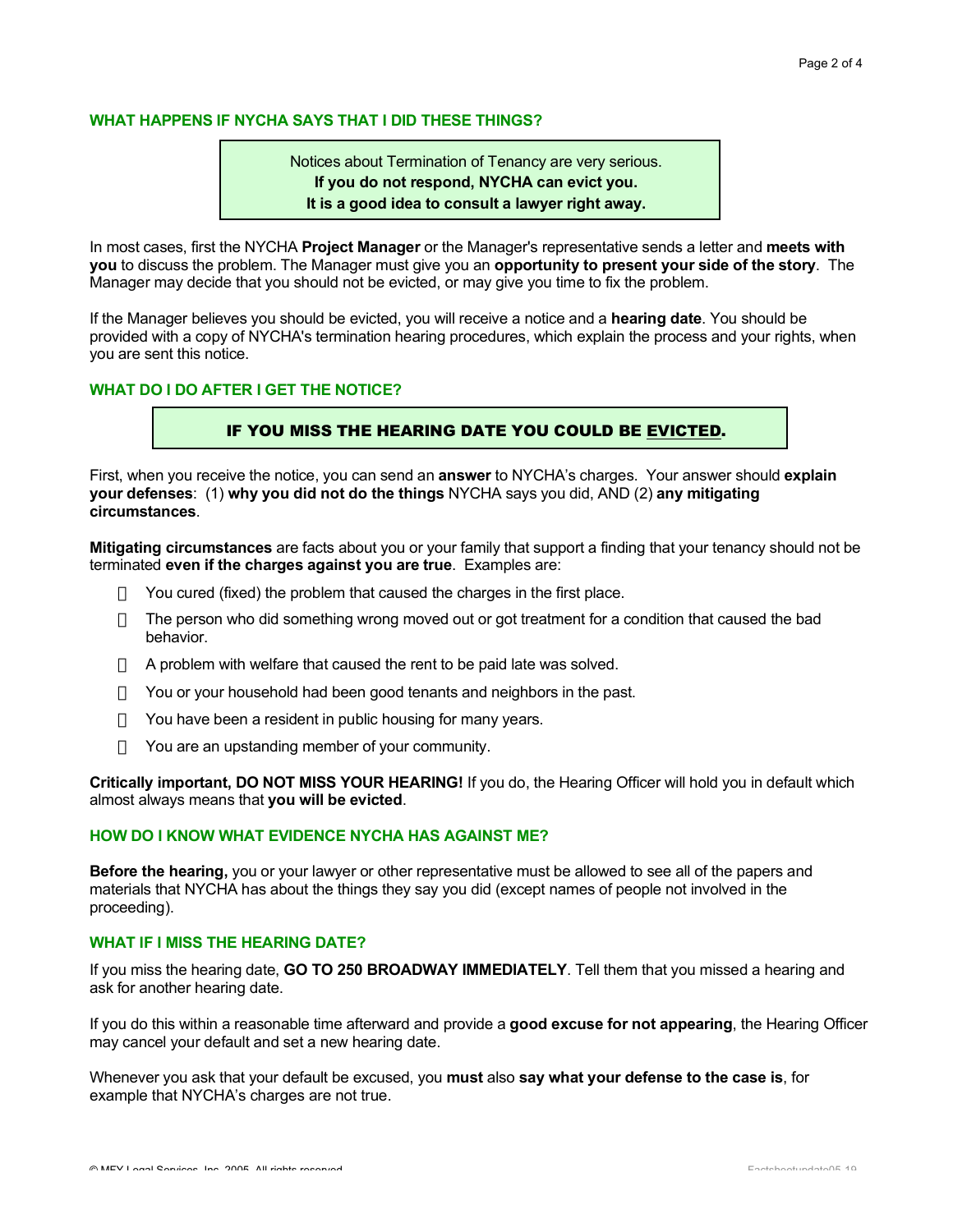# **WHAT HAPPENS AT THE HEARING?**

The **first time you go to 250 Broadway**--on the date written on the notice you received--a full hearing before a Hearing Officer will not usually take place. Instead, in all but the most serious cases, a representative of NYCHA will meet with you to discuss your signing a stipulation to settle your case. **This person represents your landlord, NYCHA**.

#### **(1) STIPULATIONS OF SETTLEMENT**

A stipulation of settlement is a **written agreement ending a case without a hearing**.

# **Stipulations of Settlement**

Often, **NYCHA will offer to STOP trying to evict you** if you sign a stipulation of settlement. If you sign, you avoid going to a hearing and risking eviction. However, the stipulations usually have **conditions that put you at great risk of eviction in the future**.

- ÿ If possible, **consult a lawyer** before you sign anything, especially in a **non-desirability** case.
- ÿ By signing, you are agreeing to the CONDITIONS in the stipulation—such as years of probation that could subject you to eviction if you break even one minor rule, or having to exclude a member of your family from your home and from the entire project.
- ÿ If the conditions are violated, NYCHA can evict you **just by showing the condition was violated**; you will not be able to argue later that the condition was wrong or unfair.

#### *Understand What NYCHA Means by Probation!*

**General probation** means that your tenancy may be terminated in the future for violating probation if you break **ANY** NYCHA rule or regulation, **even if it has nothing to do with the original charges**. Probation can also be **specific**, such as requiring continued absence of a household member.

**Probation should be time-limited**. After a hearing, the Hearing Officer can impose **AT MOST** one-year probation. In its stipulations, however, NYCHA routinely offers 2-5 years of general probation and sometimes states that continued absence is forever.

#### *Beware of Permanent Exclusion and Continued Absence!*

These phrases mean that the person named cannot live in your apartment, and **usually cannot visit**. Permanent exclusion, and sometimes continued absence, are **permanent.** They do not end when probation ends.

If that person comes to your door and someone lets him/her in, **even for a few minutes**, you will be considered to have broken your agreement and will be at serious risk of eviction, no matter what the situation is.

NYCHA usually requires, in its stipulations, that you agree to let its employees come into your home **any time, day or night**, to check to see if that person is there. If you do not let them in, you will be considered to have broken your agreement and will be at serious risk of eviction.

## **READ VERY CAREFULLY and MAKE SURE YOU UNDERSTAND WHAT YOU ARE AGREEING TO. Do not sign anything before or at the hearing unless you understand what you are signing.**